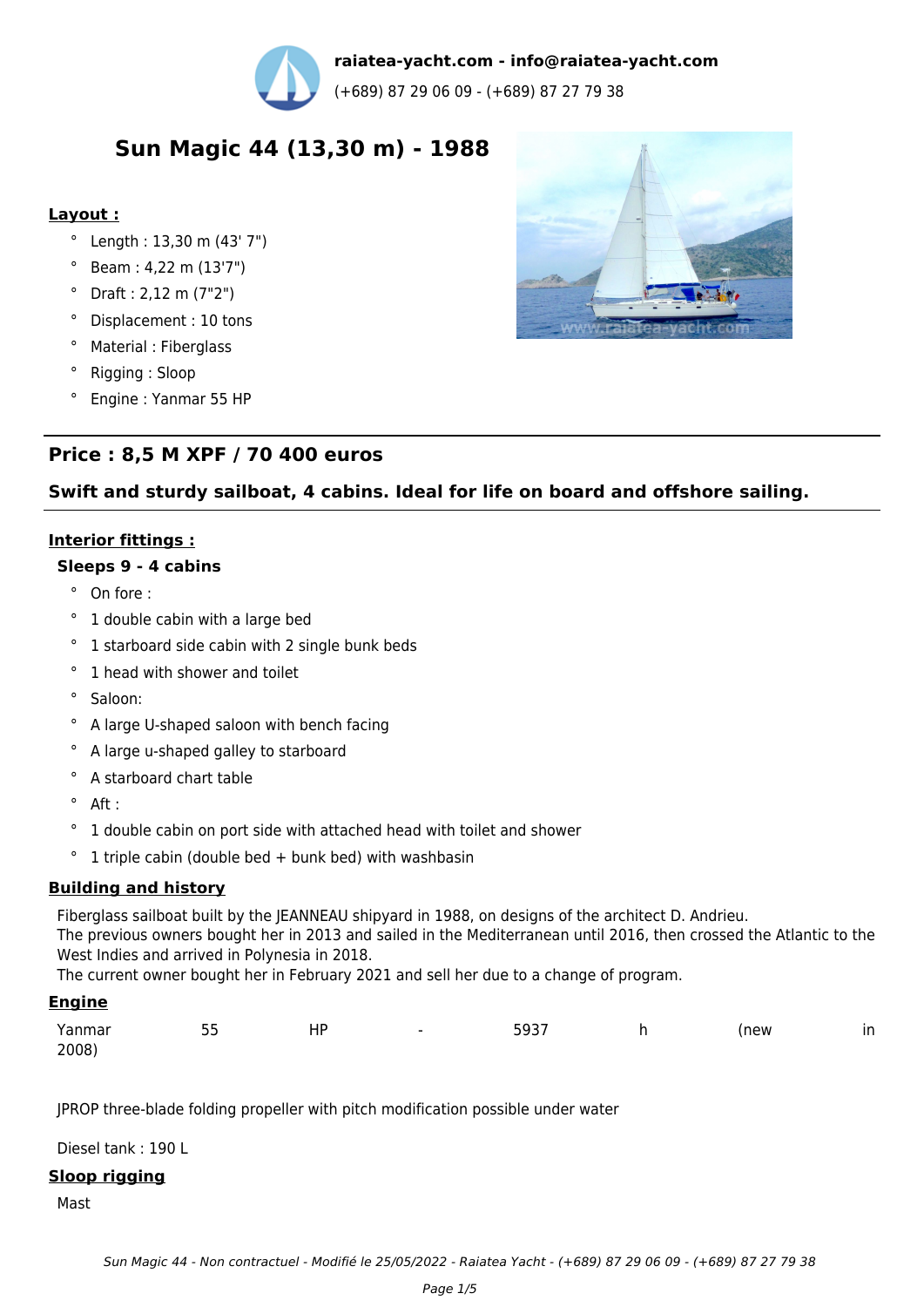(2016)

Boom (2016)

Shrouds (2016)

Mobile forestay (2016)

Profurl furler (2016)

Bowsprit

Triradial Hydranet full batten mainsail 40 m2 (2018) with ball-bearing carts Triradial Hydranet genoa 60 m2 (very good condition)

| Solent<br>(2018)                                                                                                                                                                                                                                                            |           | Triradial            |                | Hydranet |                |            |       | 40 |      |   | m2         |    |
|-----------------------------------------------------------------------------------------------------------------------------------------------------------------------------------------------------------------------------------------------------------------------------|-----------|----------------------|----------------|----------|----------------|------------|-------|----|------|---|------------|----|
| Foresail Dacron on mobile forestay 32 m2 (2015)                                                                                                                                                                                                                             |           |                      |                |          |                |            |       |    |      |   |            |    |
| <b>TMT</b>                                                                                                                                                                                                                                                                  |           |                      |                |          |                |            |       |    |      |   |            |    |
| 2 spinakers 130 m2 with socks                                                                                                                                                                                                                                               |           |                      |                |          |                |            |       |    |      |   |            |    |
| 1<br>(2015)                                                                                                                                                                                                                                                                 |           | asymmetrical         |                |          |                | spinaker   |       |    | 121  |   |            | m2 |
| All Spectra halyards and spare halyards in standard                                                                                                                                                                                                                         |           |                      |                |          |                |            |       |    |      |   |            |    |
| <b>Ground tackle</b>                                                                                                                                                                                                                                                        |           |                      |                |          |                |            |       |    |      |   |            |    |
| Electric windlass Cayman 1200 W (2015)<br>Main anchor: SPADE anchor + 100 m chain $10 + 30$ m rope<br>Secondary anchor: BRITANY anchor $+10$ m chain of 8 + mooring line<br><b>Additional LEWMAR anchor</b><br>4 mooring lines of 50 m of which 2 new + 200 m mooring lines |           |                      |                |          |                |            |       |    |      |   |            |    |
| <u>Comfort</u>                                                                                                                                                                                                                                                              |           |                      |                |          |                |            |       |    |      |   |            |    |
| Fresh<br>water<br>$\lfloor$                                                                                                                                                                                                                                                 | tank      | 500<br>$\mathcal{L}$ | L              | in       | $\overline{3}$ | tanks      | (220) | L, | 190  | L | and        | 90 |
| KATADYN Power Survivor 40L/hour watermaker (installation to complete)<br>Fridge<br>(2015)                                                                                                                                                                                   | with      |                      | <b>DANFOSS</b> |          |                | compressor |       |    | and  |   | evaporator |    |
| <b>ENO</b><br>oven                                                                                                                                                                                                                                                          | 2-burners |                      |                |          | stove<br>gas   |            |       |    | with |   |            |    |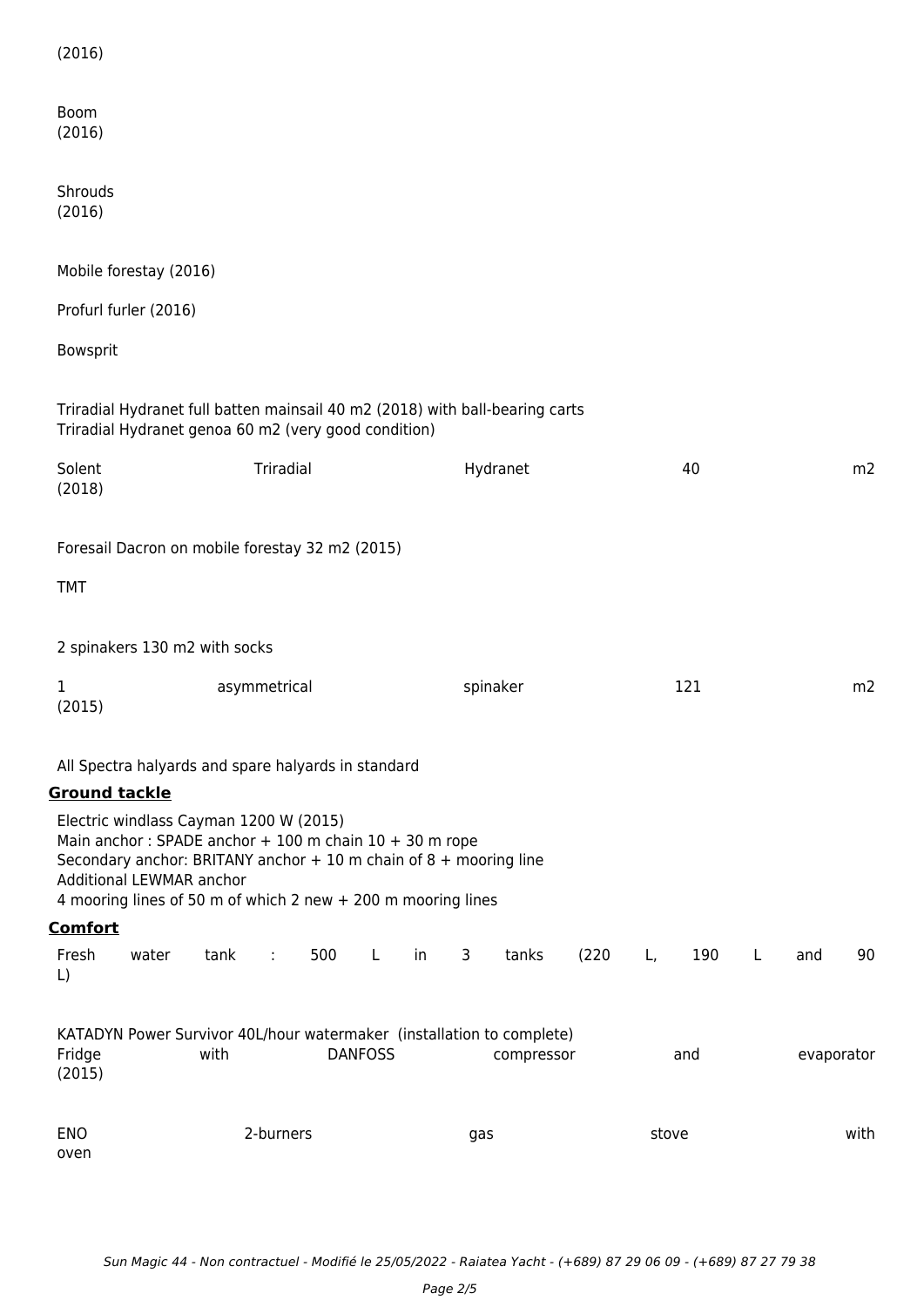Double sink

sink

Sea and the water when the sea water and the sea at the sea at the sea at the sea at the sea at the

Holding tank 50 L

3 Gas bottles (camping + one big bottle)

## **Electrics**

Electrical panel, electrical circuit completely revised (2015) 3 AGM house batteries of 105 Ah, total 315 Ah (2018) 1 \* 100 Ah maintenance-free engine battery New 2022 2 Solar panels 90 W, total 180 W D 400 windgenerator 25 Amp battery charger Inverter 12/220 V - 1000 W LED lighting inside and outside

### **Electronics and navigation instruments**

| table<br>Fixed                                         |         | <b>VHF</b> |         | with   |          | <b>GPS</b> |            | and   |
|--------------------------------------------------------|---------|------------|---------|--------|----------|------------|------------|-------|
| Wind vane (wind gauge to be replaced)<br><b>SIMRAD</b> | compass | in         | cockpit | with   | repeater | at         | the        | chart |
| Garmin radar<br><b>TOSHIBA</b><br>cartography          | 13      | SSD        |         | laptop | with     |            | <b>GPS</b> | and   |

Portable VHF

SIMRAD AIS with display

Pilot AP 24 AC 42, SIMRAD feed back compass with multifunction wireless remote control (all items in duplicate)

2 RAYTHEON pilot power units on steering quadrant

#### **Dinghy**

Dinghy Prowave 3 m, aluminium floor 2021 (canvas underneath repaired)

YAMAHA Enduro 8 HP engine

## **Safety equipment**

SEASAFE 8-people liferaft, offshore container (2016, serviced in 2019) Grab bag Epirb distress beacon (2016) Individual mobile AIS beacon 7 Self-inflating harnesses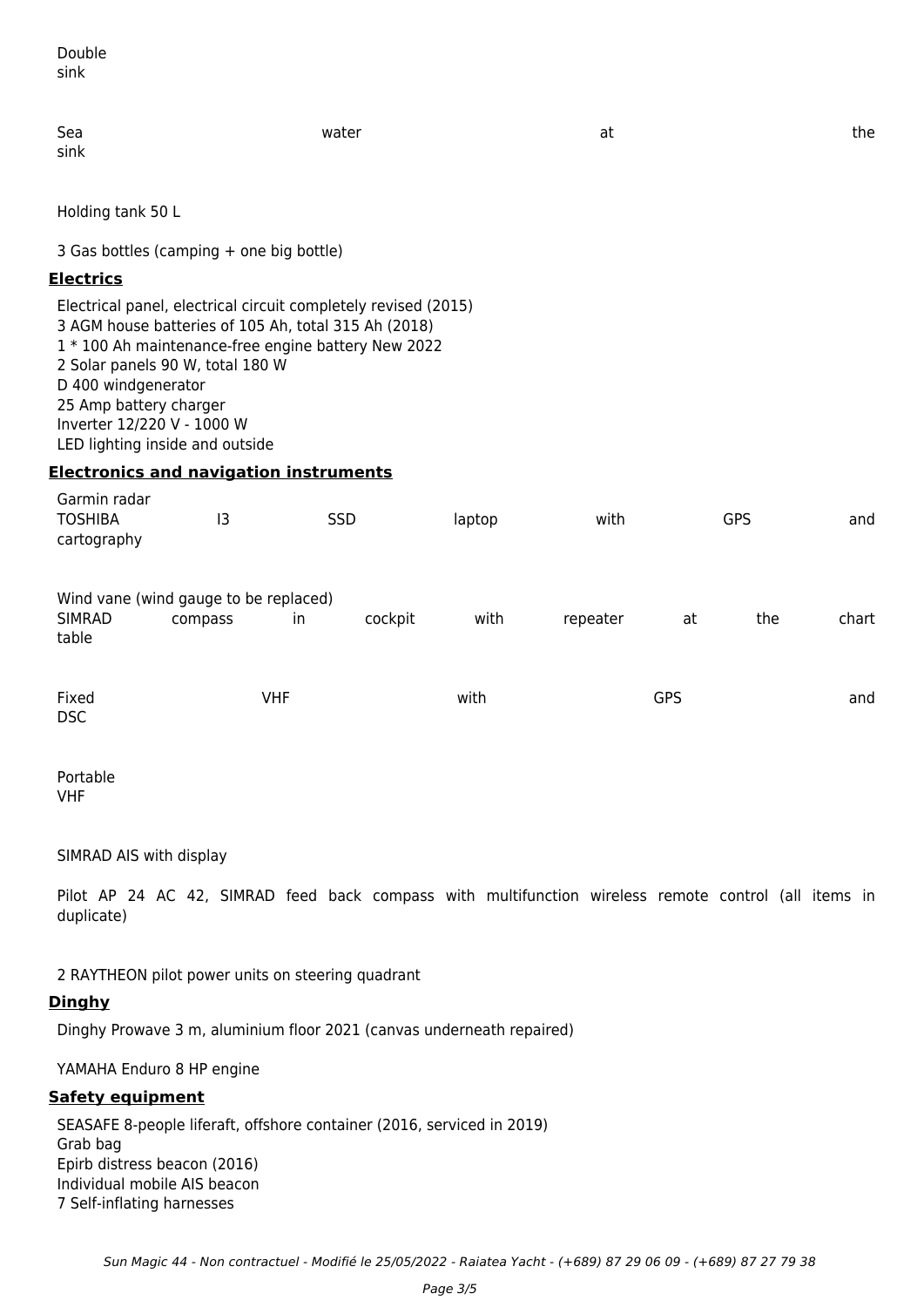2 Classic harnesses 9 Lanyards 9 Fenders

### **Miscellaneous**

Hood

Bimini

Lazy jack

| Very<br>fittings    | complete                          | tooling       | and        | spare    | parts | for         |
|---------------------|-----------------------------------|---------------|------------|----------|-------|-------------|
| All<br>2016)        | recent                            | valves        |            | (between | 2012  | and         |
| Kitchen<br>table    |                                   |               | utensils   |          |       | and         |
| Cockpit<br>cushions |                                   |               |            |          |       |             |
| Fins                |                                   |               | and        |          |       | masks       |
|                     | Last bottom paint : February 2021 |               |            |          |       |             |
| Regular<br>t,       |                                   |               |            |          |       | maintenance |
| New<br>2008         |                                   |               | engine     |          |       | in          |
| New<br>2010         |                                   |               | upholstery |          |       | in          |
| Lateral<br>2010     |                                   |               |            |          |       | linings     |
| Lining<br>2016      |                                   | $\mathsf{of}$ |            | saloon   |       | ceiling     |